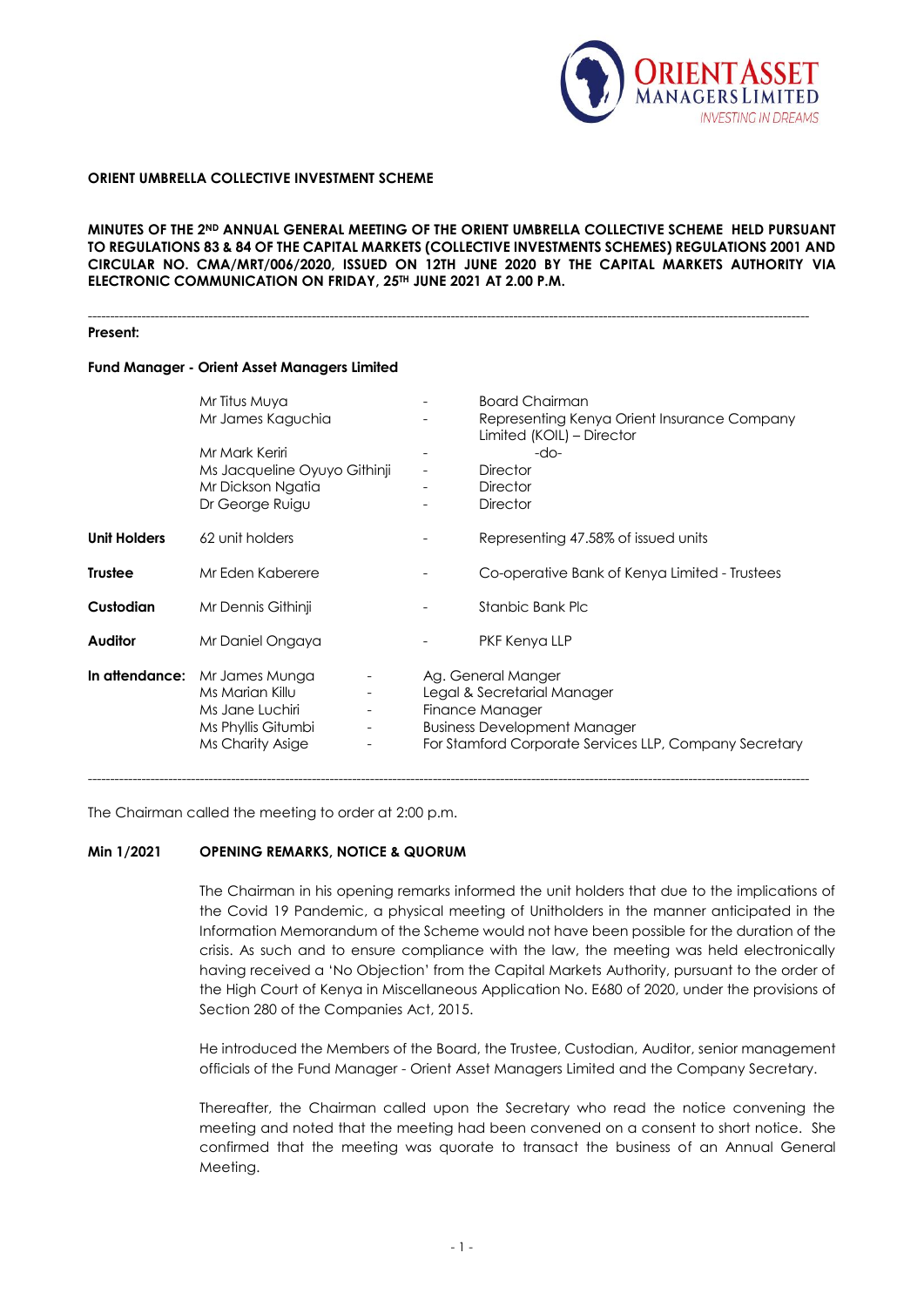The Chairman thereupon declared the meeting properly convened and constituted. He informed the unit holders that this being a virtual meeting, the decisions would be voted upon on the basis of a poll.

Unit holders were then invited to watch a short video on how to vote.

## **Min 2/2021 CONFIRMATION OF MINUTES**

On a proposal by Ms. Sharon Achieng, seconded by Ms. Lenata Sipulwa, the minutes of the 1st Annual General Meeting held on 22<sup>nd</sup> December 2020 were approved as a true record of the proceedings of the meeting.

# **Min 3/2021 TO RECEIVE, CONSIDER AND IF APPROVED, ADOPT THE ANNUAL REPORT AND FINANCIAL STATEMENTS FOR THE YEAR ENDED 31ST DECEMBER 2020, TOGETHER WITH THE AUDITORS' REPORT, THE CUSTODY REPORT, THE TRUSTEE REPORT AND THE INVESTMENT REPORT THEREON**

At the request of the Chairman,

- Mr James Kaguchia representing the Fund Manager Orient Asset Managers Limited presented the Fund Manager's Report.
- Mr Daniel Ongaya representing the Auditors, Messrs PKF Kenya LLP read the Auditors' opinion appearing in the Financial Statements for the year ended 31 December 2020.
- Mr Eden Kaberere representing the Trustee, Cooperative Bank of Kenya Limited presented the Trustee Report.
- Mr Dennis Githinji representing the Custodian, Stanbic Bank PLC presented the Custody Report.

The Chairman invited questions on the Financial Statements from the unitholders which were answered satisfactorily.

On a proposal by Esther Mboche and seconded by Newton Kibuchi, i**t was resolved:**

"**THAT** the Financial Statements for the financial year ended 31 December 2020 together with the Custody Report, the Trustee Report, the Fund Manager's Report and Auditors Report thereon be and are hereby adopted."

### **POLL RESULTS**

The results of the voting exercise were as below:

| Agenda<br>No. | <b>Resolution</b>         | For | Against  | Abstain                                        | Withheld | Total  |  |
|---------------|---------------------------|-----|----------|------------------------------------------------|----------|--------|--|
|               |                           |     |          | As a percentage of the total votes cast at the |          |        |  |
|               | meeting                   |     |          |                                                |          |        |  |
| 3             | Approval of the Annual    | 5   | $\Omega$ |                                                | $\Omega$ | 71.43% |  |
|               | Report and Financial      |     |          |                                                |          |        |  |
|               | Statements for the year   |     |          |                                                |          |        |  |
|               | ended 31st December       |     |          |                                                |          |        |  |
|               | 2020, together with the   |     |          |                                                |          |        |  |
|               | Auditors' report,<br>the  |     |          |                                                |          |        |  |
|               | Custody Report,<br>the    |     |          |                                                |          |        |  |
|               | Trustee Report and<br>the |     |          |                                                |          |        |  |
|               | Investment report.        |     |          |                                                |          |        |  |